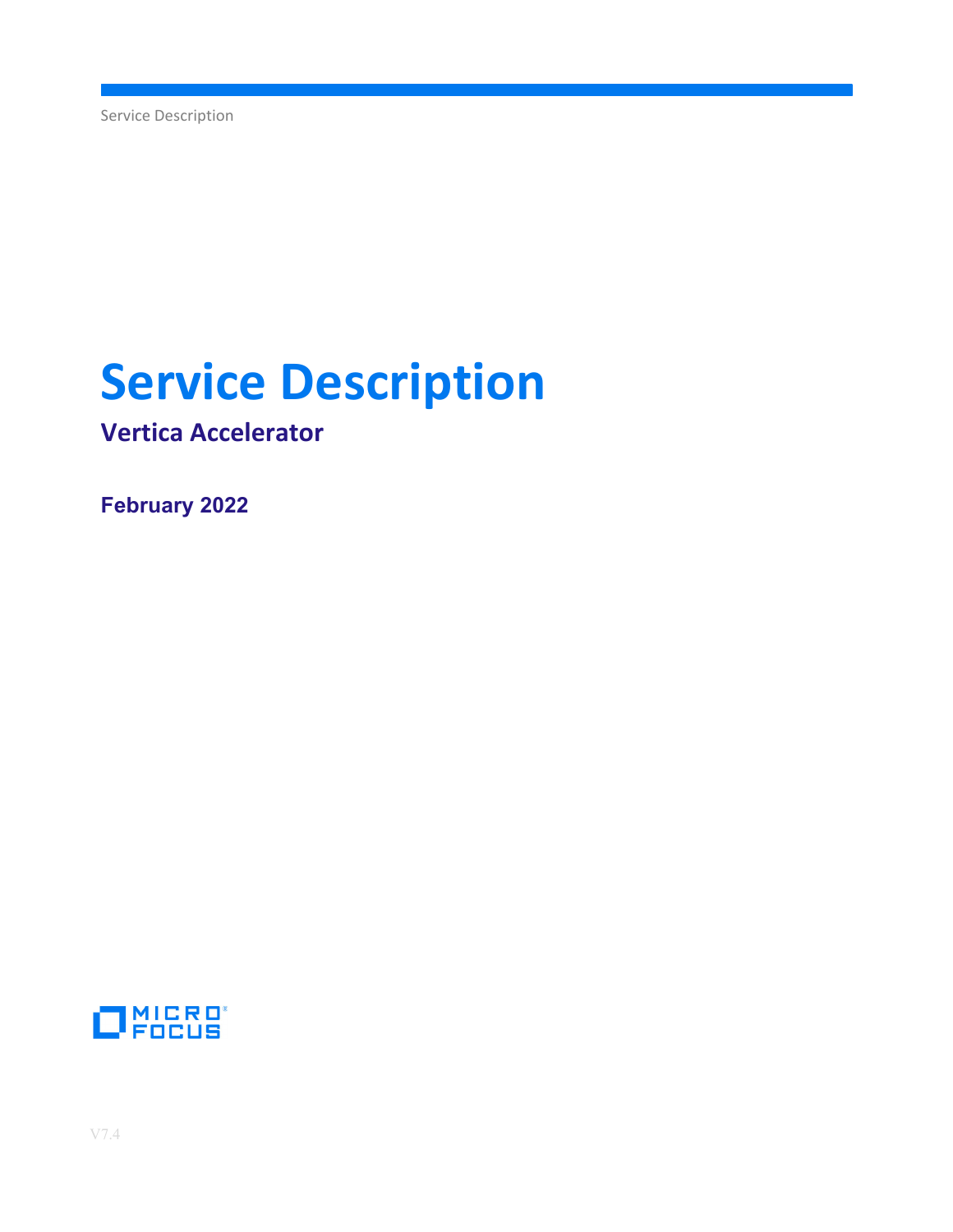## **Contents**

"This Service Description describes the components and services included in Micro Focus Vertica Accelerator (which also may be referred to as "SaaS"). Unless otherwise agreed to in writing this Service Description is subject to the Micro Focus Customer Terms for Software-as-a-Service or the applicable Micro Focus Pass-Through Terms and represents the only binding terms governing Micro Focus International plc and its affiliates ("Micro Focus") respective obligations regarding its provision of this SaaS to the end‐user customer. Any other descriptions of the features and functions of the SaaS, public statements, including advertisements, shall not be deemed as additional features or functionalities that Micro Focus is required to deliver."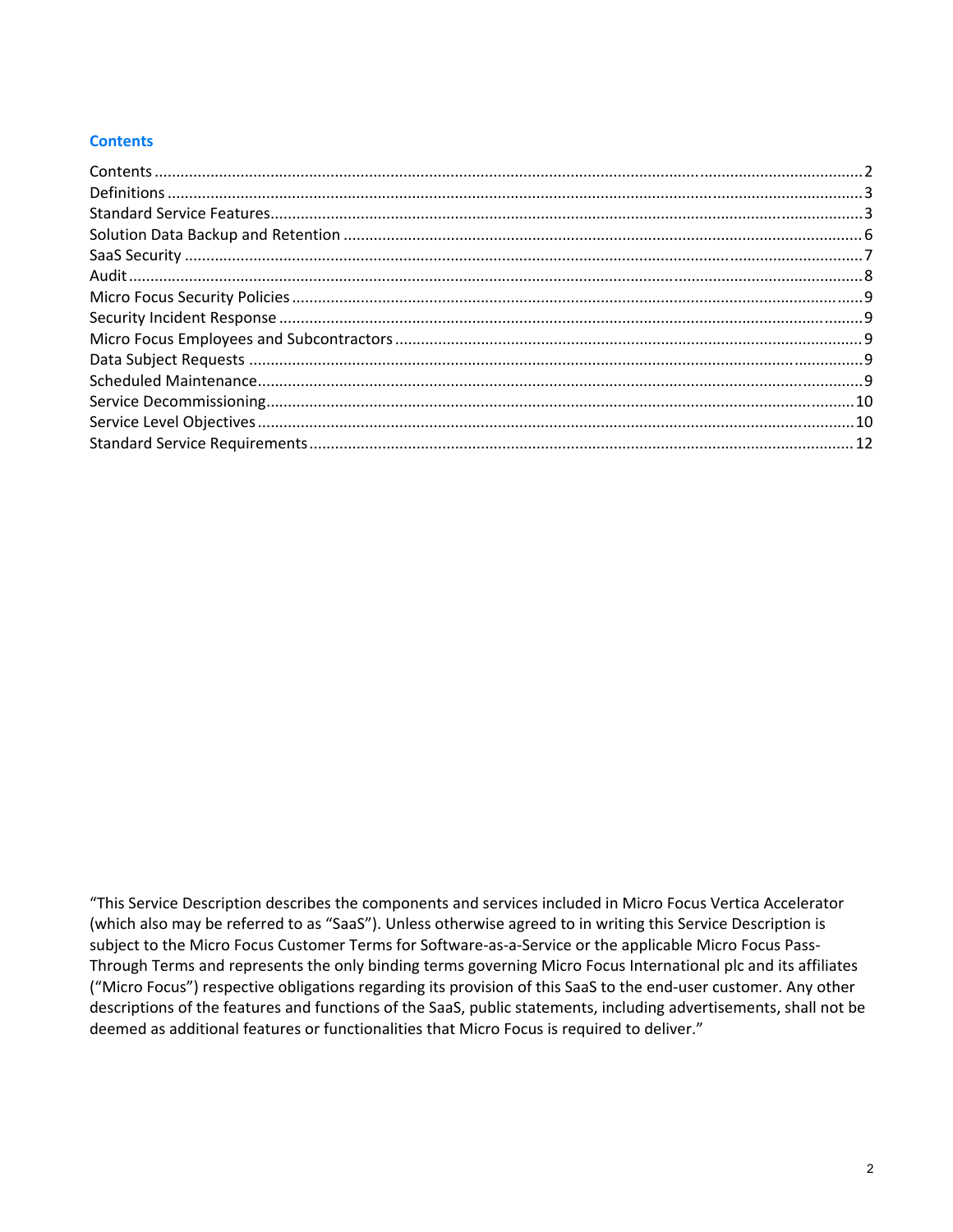# **Definitions**

Capitalized terms used in this Service Description shall have the meanings assigned to them in the Micro Focus Customer Terms – Software‐as‐a‐Service. Additional terms that are applicable to this Service Description are defined as follows:

**Availability Zones (AZs):** Distinct geographical locations provided by cloud vendors that are engineered to be insulated from failures in other geographical locations. Usually equivalent to separate data centers.

**Customer**: For the purposes of the Service Description, the term "Customer" shall be the individual or entity that purchases access to Vertica Accelerator.

**Customer‐provided SaaS Data:** Data introduced into Micro Focus Vertica Accelerator by the Customer.

**Data Warehouse**: Database used for reporting and data analysis.

**Disaster Recovery** (**DR**): Processes, policies and procedures related to preparing for recovery or continuation of technology infrastructure. Disaster Recovery solutions are subject to Customer‐defined parameters, and third party/vendor RTOs including but not limited to technical limitations and are subject to SLA restoration defined in Severity Levels.

**Consulting Services:** Vertica Accelerator Consulting Services are designed to help customers quickly extend and optimize the functionality of Vertica Accelerator to suite their organization's unique requirements and complement their own staff capabilities

**Support:** Support levels are defined in Micro Focus Maintenance and Support Agreements are available here: https://www.microfocus.com/en-us/support/maintenance-and-support-agreements.

**Patch:** Periodic system updates usually available for operating systems and applications. Customers will need to opt in to receive the updates and schedule down time on their Vertica cluster with Vertica Accelerator support.

**SaaS Upgrade:** Major version updates, minor version updates and binary patches applied by Micro Focus to Customer's Vertica Accelerator solution in production.

**Vertica Accelerator:** Micro Focus Vertica Data Warehouse product offered "as a Service" using public cloud vendors.

# **Standard Service Features**

# **High Level Summary**

Vertica Accelerator is a cloud‐based Software‐as‐a‐Service (SaaS) that can create, manage, and monitor Vertica databases (only Vertica Eon mode is supported). Vertica Accelerator provides the Vertica database as a service and a control plane that creates Customer database(s) within a customer provided cloud account, manages the infrastructure and operations for, and monitors those created database(s).

Customers provide their own cloud account for provisioning the hardware during the initial onboarding process via setting up a Cross Account IAM Access between their cloud account and Vertica Accelerator's control plane cloud account.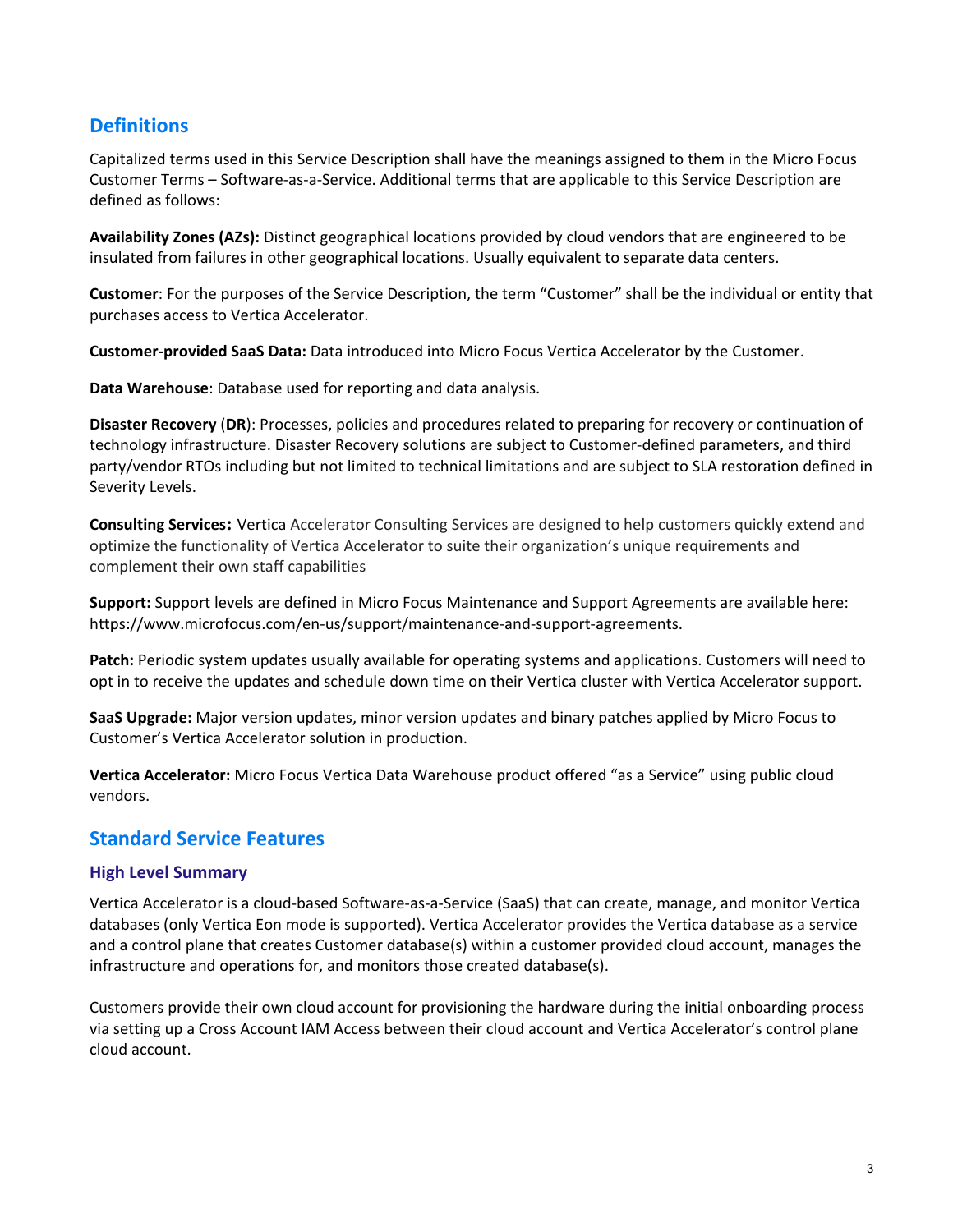# **SaaS Service Delivery Components**

# **SaaS Delivery Components**

**Vertica Database Nodes in a Clustered Configuration**

# **= Included**

**O = Optional for a fee**

# **SaaS Operational Services**

| <b>Operational Services</b>                           |              |
|-------------------------------------------------------|--------------|
| <b>Create Vertica Database</b>                        | $\checkmark$ |
| Create/Delete subclusters for a database              |              |
| <b>Start/Stop Vertica subcluster</b>                  | $\checkmark$ |
| Add/Remove nodes in a Vertica database subcluster     | $\checkmark$ |
| Monitor the state of node in the cluster              | $\checkmark$ |
| <b>Number of Active Users and Sessions</b>            |              |
| <b>Monitoring charts</b>                              | $\checkmark$ |
| <b>Schedule based auto-scaling</b>                    |              |
| Load based auto-scaling                               | $\checkmark$ |
| <b>Connection information</b>                         |              |
| <b>Terminate/Revive Database</b>                      | $\checkmark$ |
| <b>Idle Shutdown</b>                                  |              |
| <b>Event logs</b>                                     | $\checkmark$ |
| <b>Backups &amp; Restoration of completed backups</b> | $\checkmark$ |
| <b>Disaster Recovery (DR)</b>                         | $\checkmark$ |
| <b>Vertica Support</b>                                |              |
| <b>Orchestration &amp; Management Support</b>         | $\checkmark$ |
| <b>Migration</b>                                      | Ω            |
| <b>Performance Tuning</b>                             | $\mathbf 0$  |

 $\checkmark$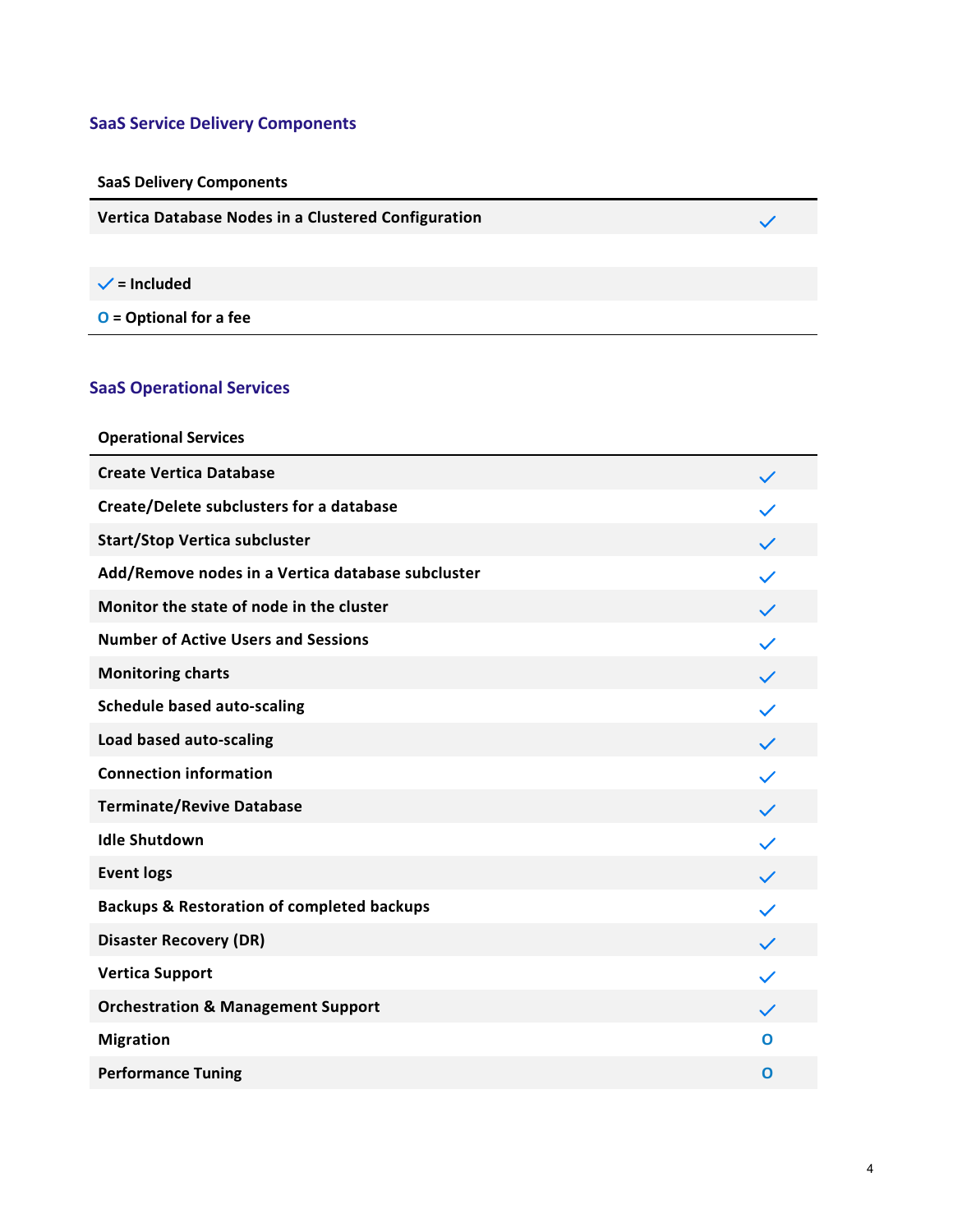| <b>Custom Install</b>                              |  |
|----------------------------------------------------|--|
| <b>Consulting Services (professional services)</b> |  |
|                                                    |  |

 $\checkmark$  = **Included** 

**O = Optional for a fee** 

### **Architecture Components**

Vertica Accelerator consists of these two (4) parts: (a) a cloud based management platform ("**Control Plane**") running in a secure Micro Focus managed AWS account, (b) a secure web application ("**Console**") that you can use to interact with the Control Plane, (c) Vertica databases created in your AWS account by the Control Plane, based on your actions in the Console, and (d) an AWS IAM role that facilitates the actions the Control Plane needs to do in your account for managing the Vertica database(s). In addition to the Console, other interfaces may be made available, e.g., Command Line Interface (CLI), Application Programming Interface (API) etc.

#### **Additional Solution‐Specific Components**

Based on optional professional services, additional optional components might be installed in the Vertica database environment for custom functionality. These components are open source/partner applications and/or integrations that have been pre‐approved for deployment in Accelerator environments. For example, Apache Airflow for scheduling, and typically handed off to Customer for post installation configuration and management.

#### **Application Administration**

The application is administered using the Console described above.

#### **Service Components**

The Customer may contact Micro Focus through a variety of methods such as online support tickets or telephone. The Micro Focus Support Team will either provide support to the Customer directly or coordinate delivery of this support. Online support is available within the Vertica Accelerator web portal.

Micro Focus staffs and maintains a 24x7x365 Service Operations Center, which will be the single point of contact for all issues related to the support for Micro Focus Vertica Accelerator Service for the Customer. The customer will maintain a list of authorized users who may contact Micro Focus for support. The customer's authorized users may contact Micro Focus for support via the Web portal or telephone 24 hours a day, 7 days a week.

Micro Focus Vertica Accelerator solution is accessed by Customers via a website Console hosted at https://accelerator.vertica.com. The following services are part of the Vertica Accelerator product, which operates in the Customer's AWS environment. Customer will be responsible for providing and maintaining the virtual environment needed for hardware and software in the Customer network as well as the connection link to the SaaS Control Plane.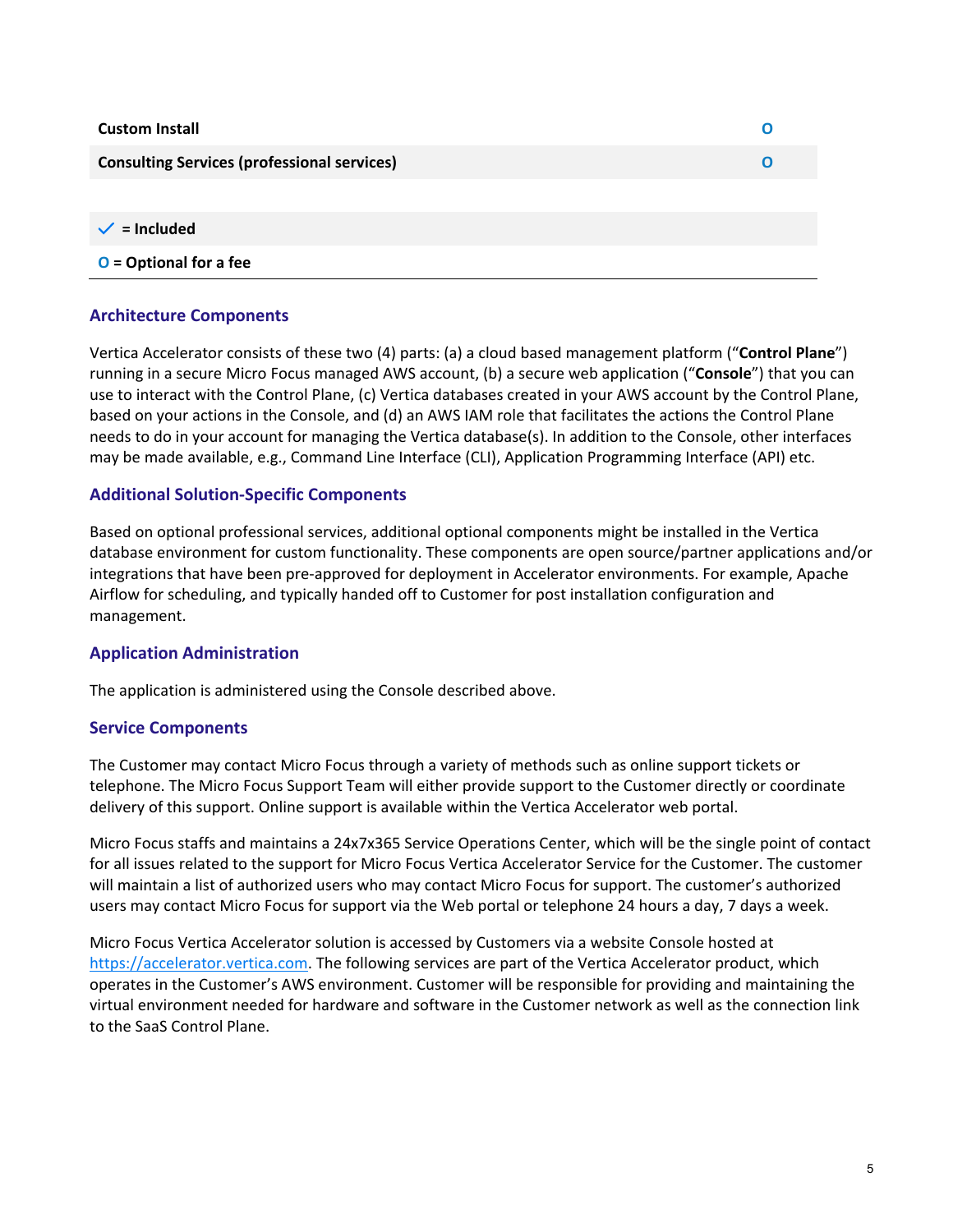**Activity**

| <b>Customer Success Manager</b>                                                                                                                                   |   |
|-------------------------------------------------------------------------------------------------------------------------------------------------------------------|---|
| <b>Onboarding Assistance on request</b>                                                                                                                           |   |
| <b>Version Updates</b><br>Major version updates. Notification period according to notification timelines via email,<br>release notes and help resources available |   |
| <b>Enhanced Technical Enablement</b><br>Remote mentoring and train-the-trainer sessions on selected product features                                              | O |
|                                                                                                                                                                   |   |
| 99.5 % Availability SLA                                                                                                                                           |   |
| $\checkmark$ = Included                                                                                                                                           |   |
| $O =$ Optional for a fee                                                                                                                                          |   |

## **Service Monitoring**

Micro Focus monitors Micro Focus Vertica Accelerator solution components 24x7 availability. Micro Focus uses a centralized notification system to deliver proactive communications about application changes, outages and scheduled maintenance. Alerts and notifications are available to the Customer online in the Console at: https://**accelerator.vertica.com**

#### **Capacity and Performance Management**

The architecture allows for addition of capacity to the database by changing the cloud instance type or additional nodes to the cluster. In addition, as the Vertica databases are created in the Customer cloud environment, and Eon mode leverages object storage, any storage expansion is virtually unlimited.

#### **Operational Change Management**

Micro Focus follows a set of standardized methodologies and procedures for efficient and prompt handling of changes to SaaS infrastructure and application, which enables beneficial changes to be made with minimal disruption to the service.

# **Solution Data Backup and Retention**

**Backups.** Included in the SaaS is the ability to initiate backups of the Vertica cluster(s) running in the customer cloud account. The Customer can configure aspects of the backup procedure via the Console.

The data backup and retention for the Vertica Control Plane running in the Micro Focus cloud account are part of Micro Focus's overall business continuity management practices designed to attempt to recover availability to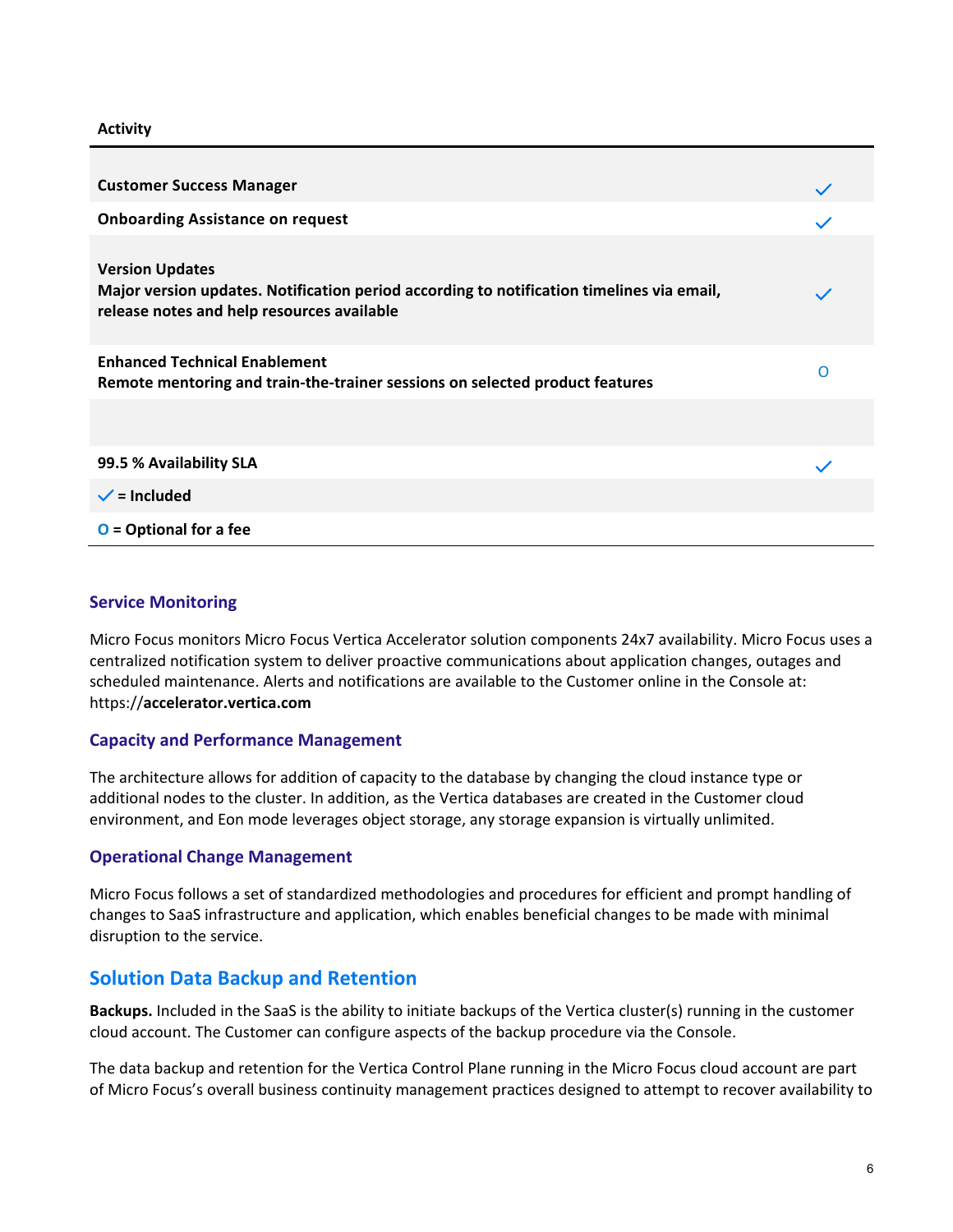Customer of Vertica Accelerator following an outage or similar loss of service. Access to the Vertica databases remains under Customer control under their cloud account. The Vertica Accelerator Control Plane is implemented over AWS technology service stack in a redundant mode over multiple Availability Zones (AZs) with elastic load balancing allowing quick recovery of Vertica Accelerator service in case of a disaster in the Customer's environment.

# **Disaster Recovery**

**Disaster Recovery (DR).** Included in the Micro Focus Vertica Accelerator the opportunity for data recovery of Customer's data warehouse, however it is configured by the Customer. For the Vertica Accelerator Control Plane, the following Business Continuity Plan and Backup policy are in place.

# **Business Continuity Plan**

Micro Focus SaaS continuously evaluates different risks that might affect the integrity and availability of Micro Focus SaaS. As part of this continuous evaluation, Micro Focus SaaS develops policies, standards and processes that are implemented to reduce the probability of a continuous service disruption. Micro Focus documents its processes in a Business Continuity Plan ("**BCP**") which includes a Disaster Recovery Plan ("**DRP**"). Micro Focus utilizes the BCP to provide core Micro Focus SaaS and infrastructure services with minimum disruption. The DRP includes a set of processes that Micro Focus SaaS implements and tests Micro Focus SaaS recovery capabilities to reduce the probability of a continuous service interruption in the event of a service disruption.

Vertica Control Plane running in the Micro Focus cloud account is implemented using a cloud‐based technology service stack in a redundant mode over multiple Availability Zones. The failure of one zone will not impact the service availability as the system will automatically failover from the other zones. In the event of a disaster impacting more than one zone at the same time, such as a complete cloud region, the DRP's target is to provide restoration of the Micro Focus Vertica Accelerator on SaaS within 24 hours (Recovery Time Objective, RTO) following Micro Focus's declaration of a disaster, but is subject to AWS recovery times for the cloud region.

#### **Backups**

Vertica Accelerator Control Plane is a cloud‐based platform built using cloud best practices such as "Well Architected" and ISO 27001 controls to backup to cloud high availability storage, with a 24‐hour recovery point objective (RPO). Backup cycles and integrity leverage the underlying high availability and resilience of the cloud storage infrastructure.

# **SaaS Security**

Micro Focus maintains an information and physical security program designed to protect the confidentiality, availability and integrity of Customer Personal Data and confidential information (the "Micro Focus Security Program").

# **Technical and Organizational Measures**

This section describes Micro Focus´ standard technical and organizational measures, controls and procedures, which are intended to help protect the Customer‐provided SaaS Data.

Micro Focus regularly tests and monitors the effectiveness of its controls and procedures. No security measures are or can be completely effective against all security threats, present and future, known and unknown. The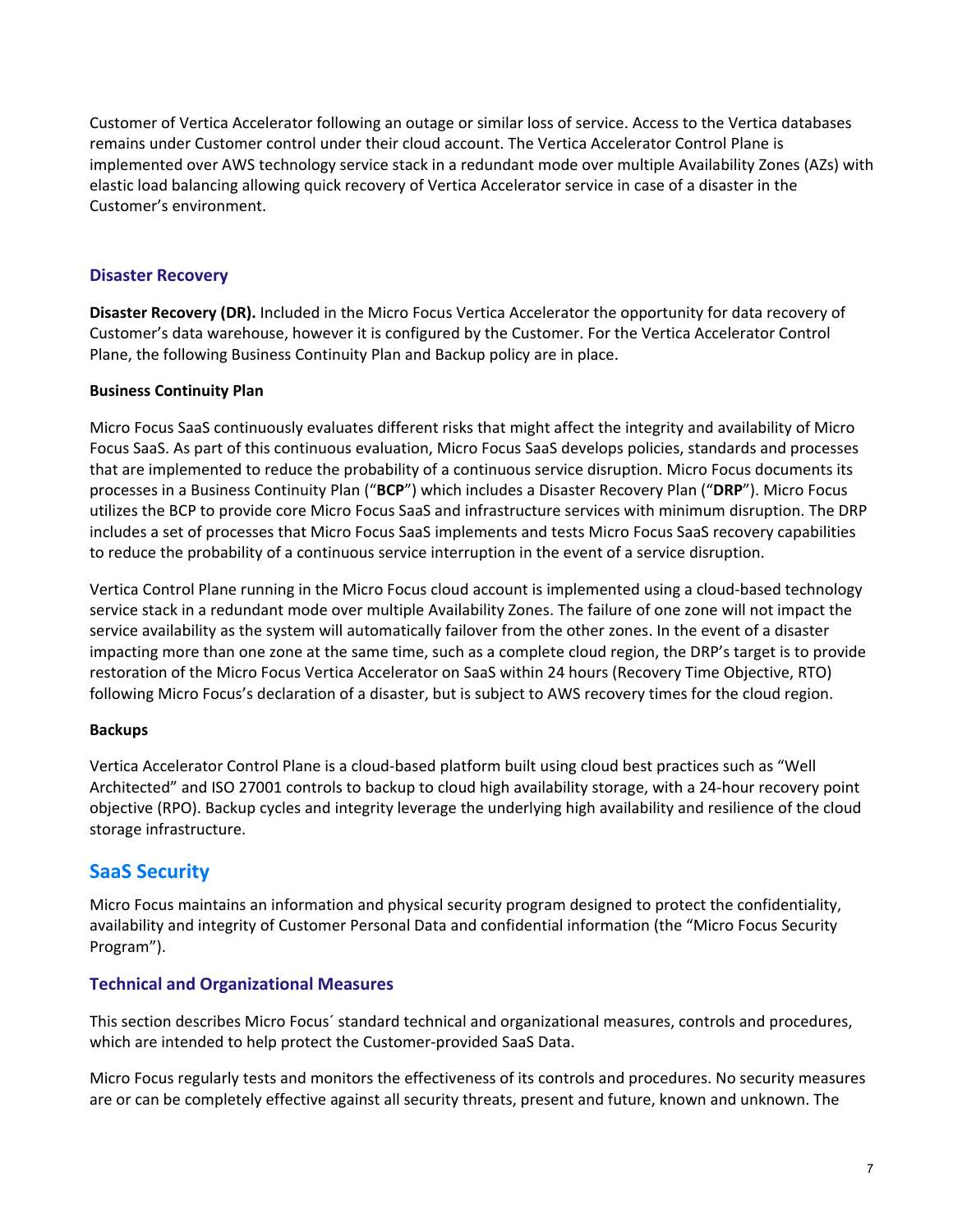measures set forth in this section may be modified by Micro Focus but represent a minimum standard. Customer remains responsible for determining the sufficiency of these measures.

# **Access Controls**

Micro Focus maintains the following standards for access controls and administration designed to make Customer‐provided SaaS Data accessible only by authorized Micro Focus personnel who have a legitimate business need for such access:

- secure user identification and authentication protocols;
- authentication of Micro Focus personnel in compliance with Micro Focus standards and in accordance with ISO/IEC 27001:2013 requirements for segregation of duties;
- Customer‐provided SaaS Data is accessible only by authorized Micro Focus personnel who have a legitimate business need for such access, with user authentication, sign-on and access controls;
- employment termination or role change is conducted in a controlled and secured manner;
- administrator accounts should only be used for the purpose of performing administrative activities;
- all access to computers and servers must be authenticated and within the scope of an employee's job function; and
- collection of information that can link users to actions in the Micro Focus SaaS environment.

# **Availability Controls**

Micro Focus´s business continuity management process includes a rehearsed method of restoring the ability to supply critical services upon a service disruption. Micro Focus's continuity plans cover operational shared infrastructure such as remote access, active directory, DNS services, and mail services.

# **Data Segregation**

Micro Focus SaaS environments are segregated logically by Micro Focus SaaS access control mechanisms. Internet‐facing devices are configured with a set of access control lists (ACLs), which are designed to prevent unauthorized access to internal networks. Micro Focus uses security solutions on the perimeter level such as: firewalls, IPS/IDS, proxies and content‐based inspection in order to detect hostile activity in addition to monitoring the environment's health and availability.

# **Data Encryption**

Micro Focus SaaS uses industry standard techniques to encrypt Customer‐provided SaaS Data in transit. All inbound and outbound traffic to the external network is encrypted.

# **Audit**

Micro Focus appoints an independent third party to conduct an annual audit of the applicable policies used by Micro Focus to provide the applicable Micro Focus Vertica Accelerator solution. A summary report or similar documentation will be provided to Customer upon request. Subject to the execution of Micro Focus's standard confidentiality agreement, Micro Focus agrees to respond to a reasonable industry standard information security questionnaire concerning its information and physical security program specific to Micro Focus SaaS provided pursuant to the applicable Supporting Material no more than once per year. Such information security questionnaire will be considered Micro Focus Confidential Information.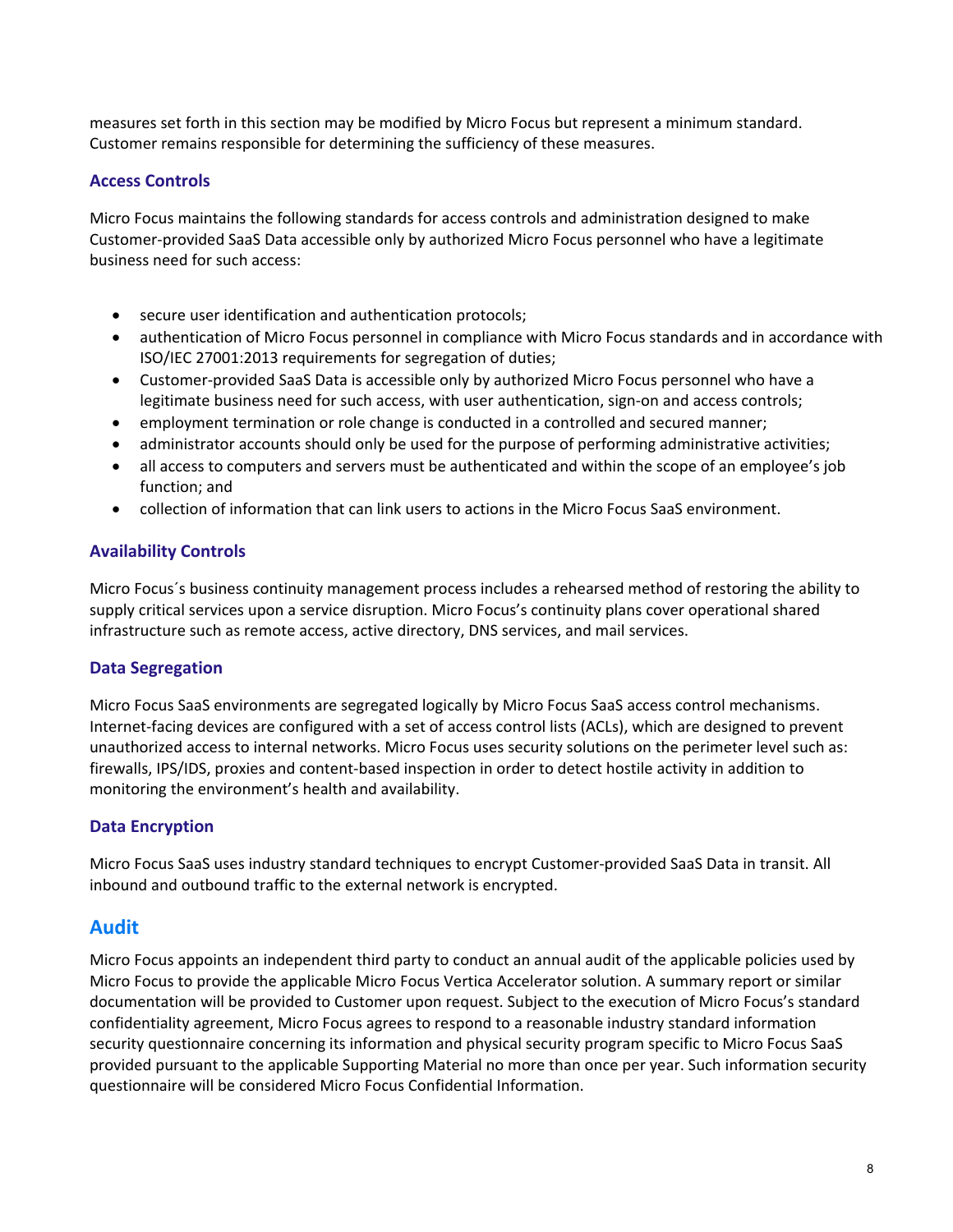# **Micro Focus Security Policies**

Micro Focus Vertica Accelerator conducts reviews of its policies around the delivery of SAAS no less frequently than annually against ISO/IEC 27001:2013. Micro Focus regularly re‐evaluates and updates its information security program as the industry evolves, new technologies emerge, or as new threats are identified.

# **Security Incident Response**

In the event Micro Focus confirms a security incident resulted in the loss, unauthorized disclosure or alteration of Customer‐provided SaaS Data ("Security Incident"), Micro Focus will notify Customer of the Security Incident and work to mitigate the impact of such Security Incident. Should Customer believe that there has been unauthorized use of Customer's account, credentials, or passwords, Customer must immediately notify Micro Focus Security Operations Center via softwaresoc@microfocus.com.

# **Micro Focus Employees and Subcontractors**

Micro Focus requests that all employees involved in the processing of Customer‐provided SaaS Data are authorized personnel with a need to access the Customer‐provided SaaS Data, are bound by appropriate confidentiality obligations and have undergone appropriate training in the protection of customer data. Micro Focus requests that any affiliate or third-party subcontractor involved in processing Customer-provided SaaS Data enters into a written agreement with Micro Focus, which includes confidentiality obligations substantially similar to those contained herein and appropriate to the nature of the processing involved.

# **Data Subject Requests**

Micro Focus will, within three (3) business days of receipt, refer to Customer any queries from data subjects in connection with Customer‐provided SaaS Data.

# **Scheduled Maintenance**

To enable Customers to plan for scheduled maintenance by Micro Focus, Micro Focus reserves predefined timeframes to be used on an as‐needed basis. Micro Focus reserves a weekly two (2) hours window (Sunday 00:00 to 02:00 Pacific Standard Time) and one (1) monthly four (4) hour window (Sunday in the 00:00 to 08:00 Pacific Standard Time block). These windows will be used on an as-needed basis.

# **Scheduled Version Updates**

SaaS Upgrades may or may not include new features or enhancements. Micro Focus determines whether and when to develop, release and apply any SaaS Upgrade. Customer is entitled to SaaS Upgrades as part of Vertica Accelerator service unless the SaaS Upgrade introduces new functionality that Micro Focus offers on an optional basis for an additional fee.

Micro Focus determines whether and when to apply a SaaS Upgrade to Customer's Vertica Accelerator solution. Unless Micro Focus anticipates a service interruption due to a SaaS Upgrade, Micro Focus may implement a SaaS Upgrade at any time without notice to Customer. Micro Focus aims to use the Scheduled Maintenance windows defined herein to apply SaaS Upgrades. Customer may be required to cooperate in achieving a SaaS Upgrade that Micro Focus determines in its discretion is critical for the availability, performance or security of Vertica Accelerator solution.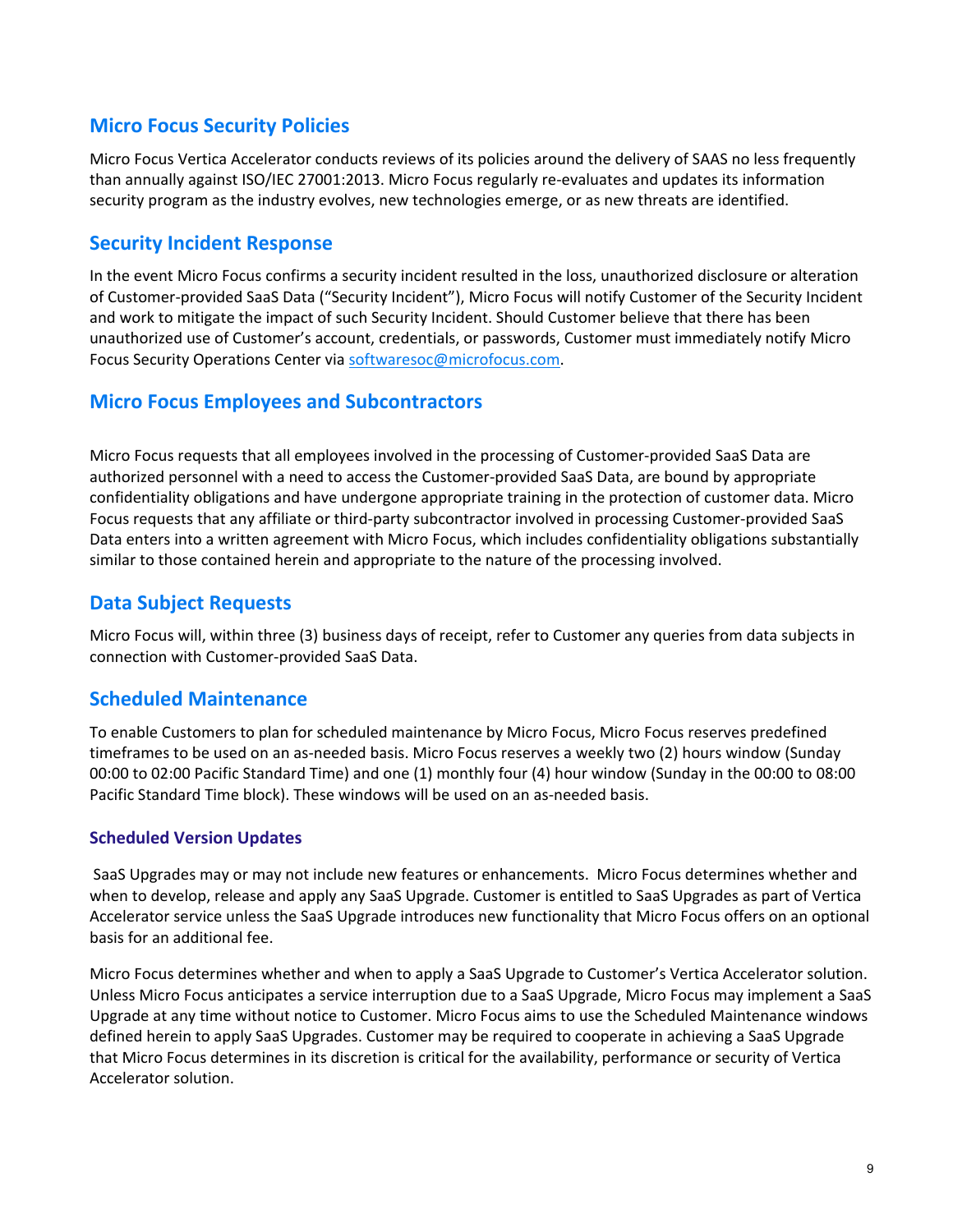However, if Micro Focus does not receive Customer's cooperation in achieving the SaaS Upgrade in a timely manner, Micro Focus reserves the right to charge additional fees for Vertica Accelerator solution that are related to Customer's SaaS instance remaining on a version that is beyond the "end of support" period. Customer also understands that this status may prevent the most recent patches from being applied to its Vertica Accelerator solution, and that the availability, performance, and security of Vertica Accelerator service as described in Service Description may be impacted as a result.

# **Service Decommissioning**

If a Customer does not renew their contract at the end of their term, their service will be cancelled. Such cancellation shall be effective upon the last day of the then current Micro Focus Vertica Accelerator Order Term. Upon cancellation, expiration, or termination of the Micro Focus Vertica Accelerator Order Term, Micro Focus may disable all Customer access to Vertica Accelerator and Customer shall promptly return to Micro Focus (or at Micro Focus' request, destroy) any Micro Focus materials. Customer will no longer be able to use the Vertica software, therefore Customer databases will no longer be accessible.

Micro Focus Vertica Accelerator shall have no obligation to maintain or provide any data after decommissioning because the data resides in the Customer's environment.

# **Service Level Objectives**

Micro Focus provides clear, detailed, and specific Service Level Objectives (SLOs) for the services that SaaS provides to its customers. These SLOs are targets used by Micro Focus to deliver the service and are provided as guidelines. They in no way create a legal requirement or obligation for Micro Focus to always meet these objectives.

# 1. **Solution Provisioning Time SLO**

Solution Provisioning is defined as the Vertica Accelerator solution being available for access over the internet. Micro Focus targets to make Vertica Accelerator available within 1 hour of online registration, Console setup, and the setup of any pre‐requisites. Setup and activation of new customer accounts will be made available within 5 business days of the customer's purchase order (PO) being booked within the Micro Focus order management system.

Customer is responsible for installing and configuring any additional components for the integration of the customer systems and the Vertica accelerator databases. Any custom components of the solution are not in scope of the Solution Provisioning Time SLO.

Additionally, the import of Customer data into the application is not in scope of the Solution Provisioning Time SLO.

# 2. **Solution Availability SLO**

Solution Availability is defined as the Vertica Accelerator production application being available for access and use by Customer and its Authorized Users over the Internet. Micro Focus will provide Customer access to the Vertica Accelerator production application on a twenty‐four hour, seven days a week (24x7) basis at a rate of 99.5 % ("Solution Uptime").

# 3. **Measurement Method**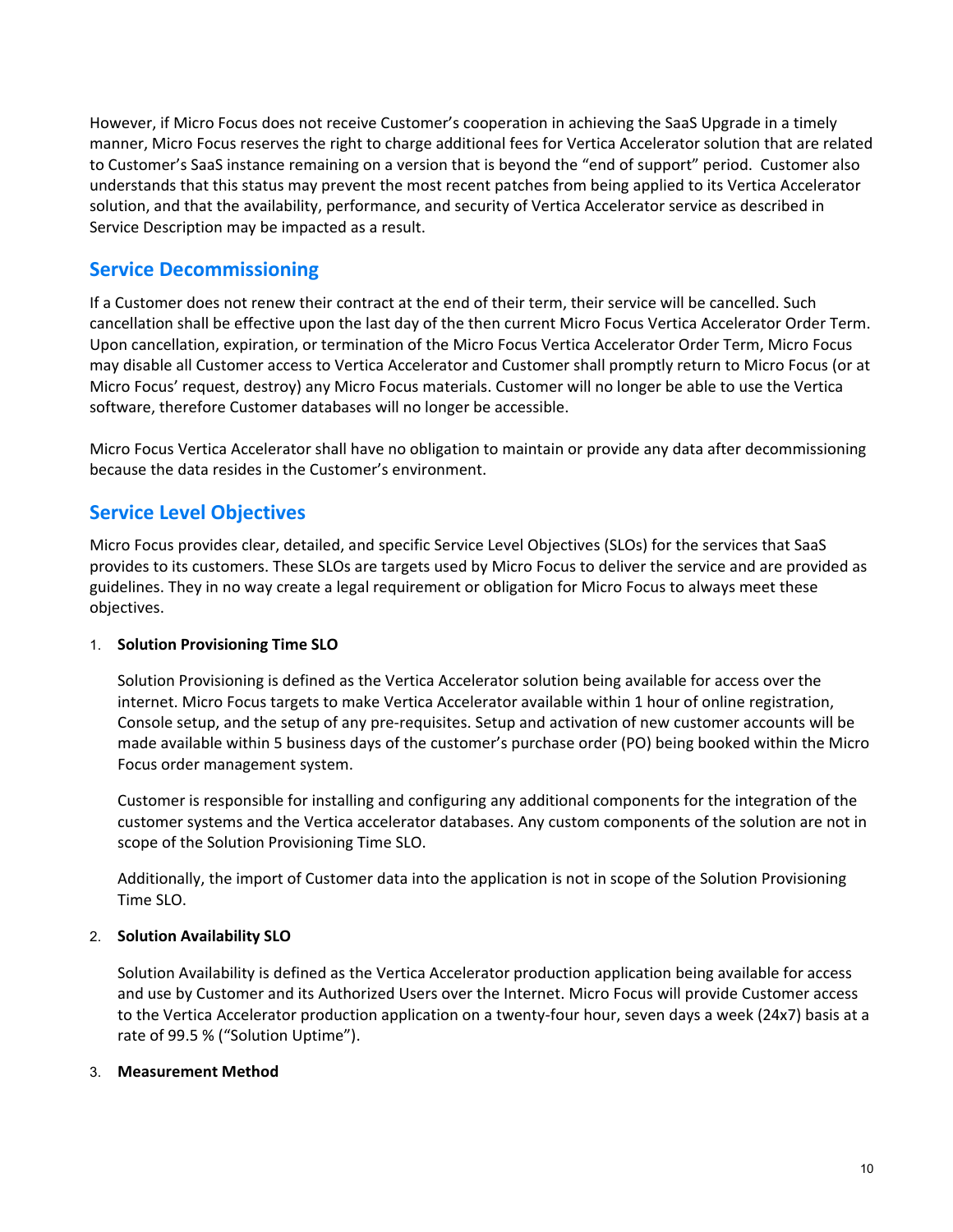Solution Uptime shall be measured by Micro Focus using Micro Focus monitoring software running from a minimum of four global locations with staggered timing.

On a quarterly basis, Solution Support Uptime will be measured using the measurable hours in the quarter (total time minus planned downtime, including maintenance, upgrades, etc.) as the denominator. The numerator is the denominator value minus the time of any outages in the quarter (duration of all outages combined) to give the percentage of available uptime (2,189 actual hours available / 2,200 possible available hours = 99.5% availability).

An "outage" is defined as two consecutive monitor failures within a five-minute period, lasting until the condition has cleared.

## **Boundaries and Exclusions**

Solution Uptime shall not apply to any of the following exceptions:

- Overall Internet congestion, slowdown, or unavailability
- Unavailability of generic Internet services (e.g., DNS servers) due to virus or hacker attacks
- Force majeure events as described in the terms of the SaaS agreement
- Actions or omissions of Customer (unless undertaken at the express direction of Micro Focus) or third parties beyond the control of Micro Focus
- Unavailability due to Customer equipment or third‐party computer hardware, software, or network infrastructure not within the sole control of Micro Focus
- Scheduled Maintenance
- Scheduled Version Updates

# **Online Support Availability SLO**

Online Support Availability is defined as the Micro Focus SaaS support portal

**https://portal.microfocus.com/s/?language=en\_US** being available for access and use by Customer and its Authorized Users over the Internet. Micro Focus targets to provide Customer access to the Micro Focus SaaS support portal on a twenty‐four hour, seven days a week (24x7) basis at a rate of 99.5% ("Online Support Uptime").

#### 1. **Measurement Method**

Online Support Uptime shall be measured by Micro Focus using Micro Focus monitoring software running from a minimum of four global locations with staggered timing.

On a quarterly basis, Online Support Uptime will be measured using the measurable hours in the quarter (total time minus planned downtime, including maintenance, upgrades, etc.) as the denominator. The numerator is the denominator value minus the time of any outages in the quarter (duration of all outages combined) to give the percentage of available uptime (2,189 actual hours available / 2,200 possible available hours = 99.5 availability).

An "outage" is defined as two consecutive monitor failures within a five-minute period, lasting until the condition has cleared.

## 2. **Boundaries and Exclusions**

Online Support Uptime shall not apply to any of the following exceptions: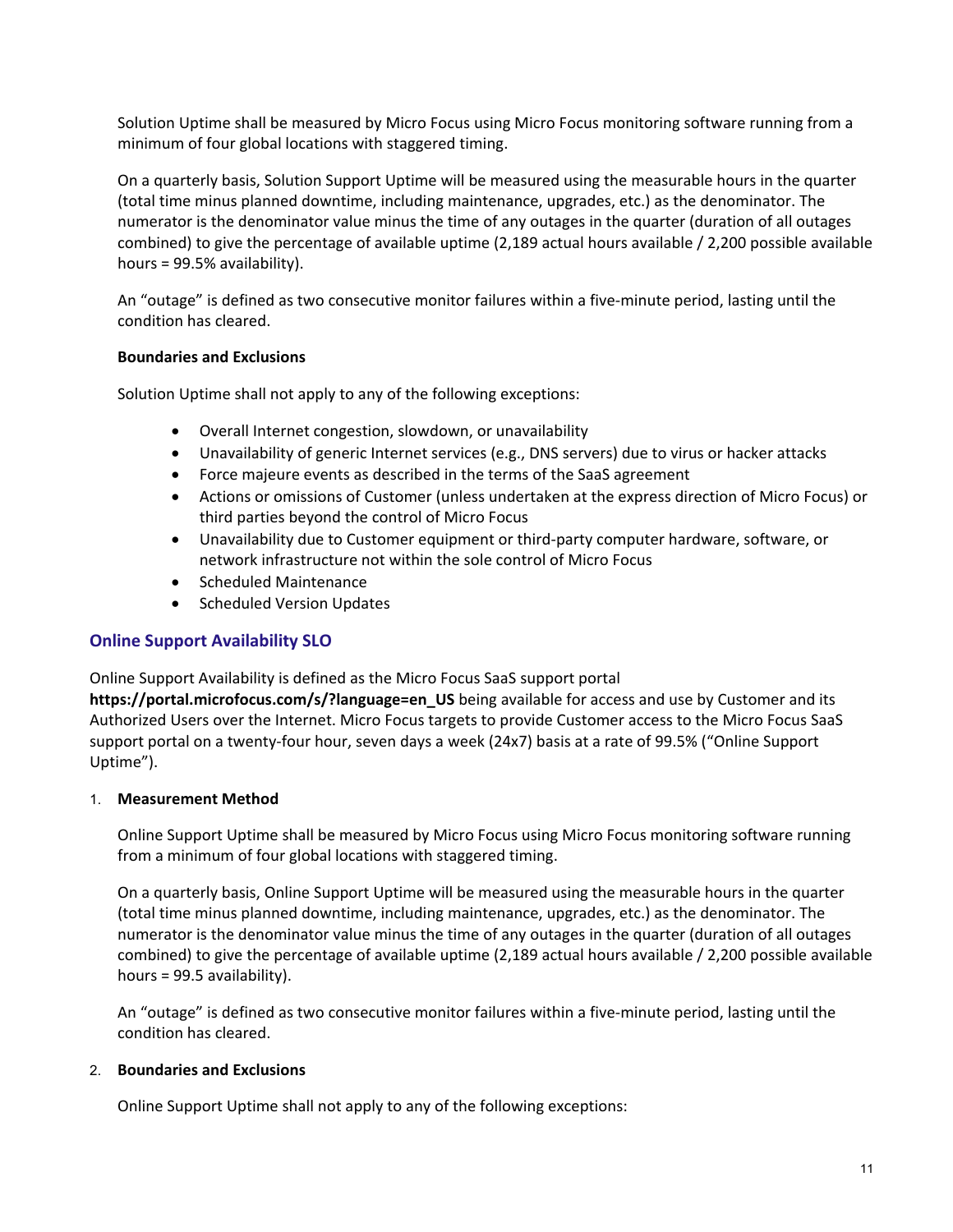- Overall Internet congestion, slowdown, or unavailability
- Unavailability of generic Internet services (e.g., DNS servers) due to virus or hacker attacks
- Force majeure events as described in the terms of agreement
- Actions or inactions of Customer (unless undertaken at the express direction of Micro Focus) or third parties beyond the control of Micro Focus
- Unavailability due to Customer equipment or third‐party computer hardware, software, or network infrastructure not within the sole control of Micro Focus
- Scheduled Maintenance

# **Initial SaaS Response Time SLO**

The Initial SaaS Response Time refers to the Service Support described herein. It is defined as the acknowledgment of the receipt of a customer request and the assignment of a case number for tracking purposes. Initial SaaS Response will come as an email to the requester and include the case number and links to track it using Micro Focus online customer portal. The Initial SaaS Response Time covers both Service Request and support requests. Micro Focus targets to provide the Initial SaaS Response no more than one hour after the successful submission of a customer request.

# **SaaS Support SLOs**

There are two types of SaaS Support SLOs: Service Request and Support Request SLOs.

- The Service Request SLO applies to the majority of routine system requests. This includes functional system requests (product add/move/change), informational, and administrative requests.
- The Support Request SLO applies to issues that are not part of the standard operation of the service and which causes, or may cause, an interruption to or a reduction in the quality of that service.

The Response and Resolution Targets are provided as guidelines and represent typical request processing by Micro Focus SaaS support teams. They in no way create a legal requirement or obligation for Micro Focus to always respond in the stated time. The Response and Resolution Targets, including their scope and determining factors (such as impact and urgency), are further described at https://vertica.com

# **Termination Data Retrieval Period SLO**

There is not a Termination Data Retrieval Period because the data always resides in the Customer environment.

# **Standard Service Requirements**

#### **Roles and Responsibilities**

This section describes general Customer and Micro Focus responsibilities relative to the Micro Focus Vertica Accelerator service. Micro Focus's ability to fulfill its responsibilities relative to SaaS is dependent upon Customer fulfilling the responsibilities described below and elsewhere herein:

| <b>Customer Role</b>  | <b>Responsibilities</b>                                                       |  |
|-----------------------|-------------------------------------------------------------------------------|--|
| <b>Business Owner</b> | Owns the business relationship between the customer and Micro<br><b>Focus</b> |  |

#### **Customer Roles and Responsibilities**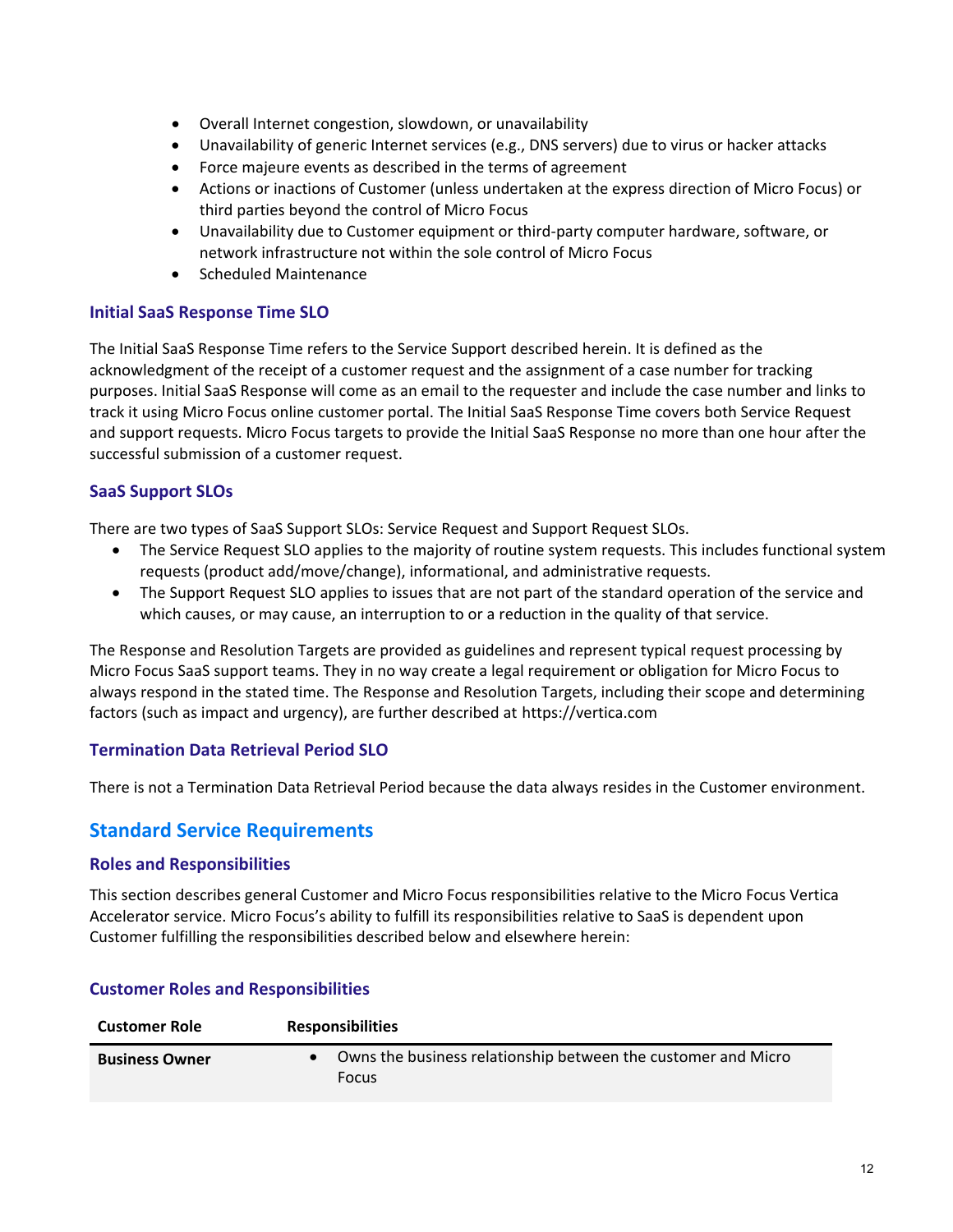|                              | $\bullet$ | Owns the business relationship with the range of departments and<br>organizations using Micro Focus Vertica Accelerator Service |
|------------------------------|-----------|---------------------------------------------------------------------------------------------------------------------------------|
|                              | $\bullet$ | Manages contract issues                                                                                                         |
| <b>Project Manager</b>       |           | Coordinates customer resources as necessary                                                                                     |
|                              | $\bullet$ | Serves as the point of contact between the customer and Micro Focus                                                             |
|                              |           | Drives communication from the customer side                                                                                     |
|                              | $\bullet$ | Serves as the point of escalation for issue resolution and service-<br>related issues                                           |
| Administrator                | $\bullet$ | Serves as the first point of contact for Micro Focus Vertica<br>Accelerator Service end users for problem isolation             |
|                              | $\bullet$ | Performs Micro Focus Vertica Accelerator Service administration                                                                 |
|                              |           | Provides tier-1 support and works with Micro Focus to provide tier-2<br>support                                                 |
|                              | $\bullet$ | Coordinates end-user testing as required                                                                                        |
|                              |           | Leads ongoing solution validation                                                                                               |
|                              |           | Trains the end-user community                                                                                                   |
|                              |           | Coordinates infrastructure-related activities at the customer site                                                              |
|                              | $\bullet$ | Owns any customization                                                                                                          |
| <b>Subject Matter Expert</b> |           | Leverages the product functionality designed by Customer's Micro<br>Focus Vertica Accelerator Service administrators.           |
|                              |           | Provides periodic feedback to the Micro Focus Vertica Accelerator<br>Service Administrator                                      |

# **Micro Focus Roles and Responsibilities**

| <b>Micro Focus Role</b>                                | <b>Responsibilities</b>                                                                                                                                                                                                                               |  |
|--------------------------------------------------------|-------------------------------------------------------------------------------------------------------------------------------------------------------------------------------------------------------------------------------------------------------|--|
| <b>Customer Success</b>                                | Serves as the Customer liaison to Micro Focus<br>$\bullet$                                                                                                                                                                                            |  |
| <b>Manager (CSM)</b>                                   | Coordinates Micro Focus resources including system and process<br>$\bullet$<br>experts as necessary                                                                                                                                                   |  |
|                                                        | Facilitates ongoing mentoring<br>$\bullet$                                                                                                                                                                                                            |  |
|                                                        | Coordinates with Customer during required and periodic<br>$\bullet$<br>maintenance                                                                                                                                                                    |  |
|                                                        | Oversees the Customer onboarding process<br>$\bullet$                                                                                                                                                                                                 |  |
| <b>Service Operations</b><br><b>Center Staff (SOC)</b> | Primary point of contact for service requests. The customer can<br>٠<br>contact the Service Operations Center for all services such as<br>support and maintenance, or issues regarding availability of the<br>Micro Focus Vertica Accelerator Service |  |
|                                                        | Provides 24x7 application support<br>٠                                                                                                                                                                                                                |  |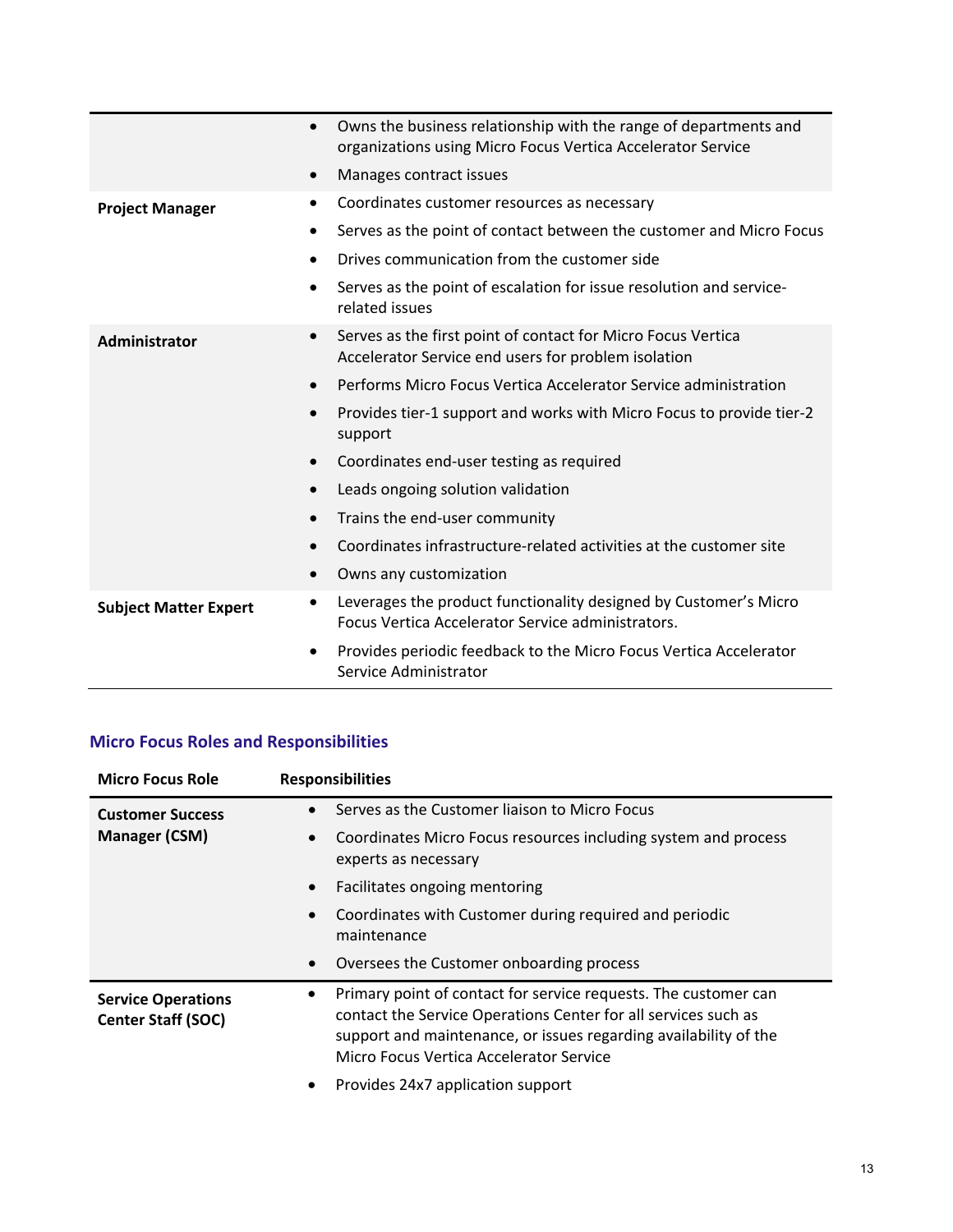| <b>Operations Staff</b> | Monitors Micro Focus Vertica Accelerator Service for availability                       |
|-------------------------|-----------------------------------------------------------------------------------------|
| (Ops)                   | Provides 24x7 Micro Focus Vertica Accelerator infrastructure<br>support and remediation |

## **Assumptions and Dependencies**

This Service Description is based upon the following assumptions and dependencies between the Customer and Micro Focus:

- Customer must have internet connectivity to access this Micro Focus Vertica Accelerator Service.
- Customer must have its own AWS environment (whether purchased directly from AWS or through a reseller) in which Micro Focus Vertica Accelerator Service runs. This environment must be accessible from the Customer's locations, have access to the internet and access to Micro Focus' control plane end points. Customer's use of AWS is governed by their Enterprise Agreement with AWS.
- Customer must set up cross account IAM access between their own AWS account and Vertica Accelerator's AWS management plane account and accepts responsibility for correctly configuring the IAM role and accessibility. Customer accepts and understands that misconfigured roles may prevent the usability of the SaaS and implicate Customer's information security. Micro Focus does not take responsibility for any issue that may arise from an incorrect IAM configuration.
- Micro Focus Vertica Accelerator Service will be performed remotely and delivered in English only.
- A SaaS Order term is valid for a single application deployment, which cannot be changed during the SaaS Order term.
- The service commencement date is the date on which Customer's order is completed and marked "fulfilled" in the Micro Focus order management system.
- In the event optional activities are purchased, the accessibility of Customer data by the Micro Focus Vertica Accelerator personnel is required at the appropriate step of the solution implementation and in the Micro Focus designated format.
- In the event optional activities are purchased, Customer shall provide subject matter expertise as required.
- Customer must ensure that its administrators maintain accurate contact information with Micro Focus SaaS.
- Customer has determined, selected, and will use options in the Customer environment that are appropriate to meet its requirements, including information security controls, connectivity options, and business continuity, backup and archival options.
- Customer will establish and follow secure practices for individual account‐based access for accountability and traceability.

Furthermore, this Micro Focus Vertica Accelerator Service is provided based on the assumption that Customer will implement and maintain the following controls in its use of Micro Focus Vertica Accelerator Service:

- Configuring Customer's browser and other client devices to interact with Micro Focus Vertica Accelerator Service
- Configuring Customer's network devices to access Micro Focus Vertica Accelerator Service
- Appointing authorized users
- Configuring its Micro Focus Vertica Accelerator Service account to require that end user passwords are sufficiently strong and properly managed
- Procedures for access approvals, modifications and terminations.